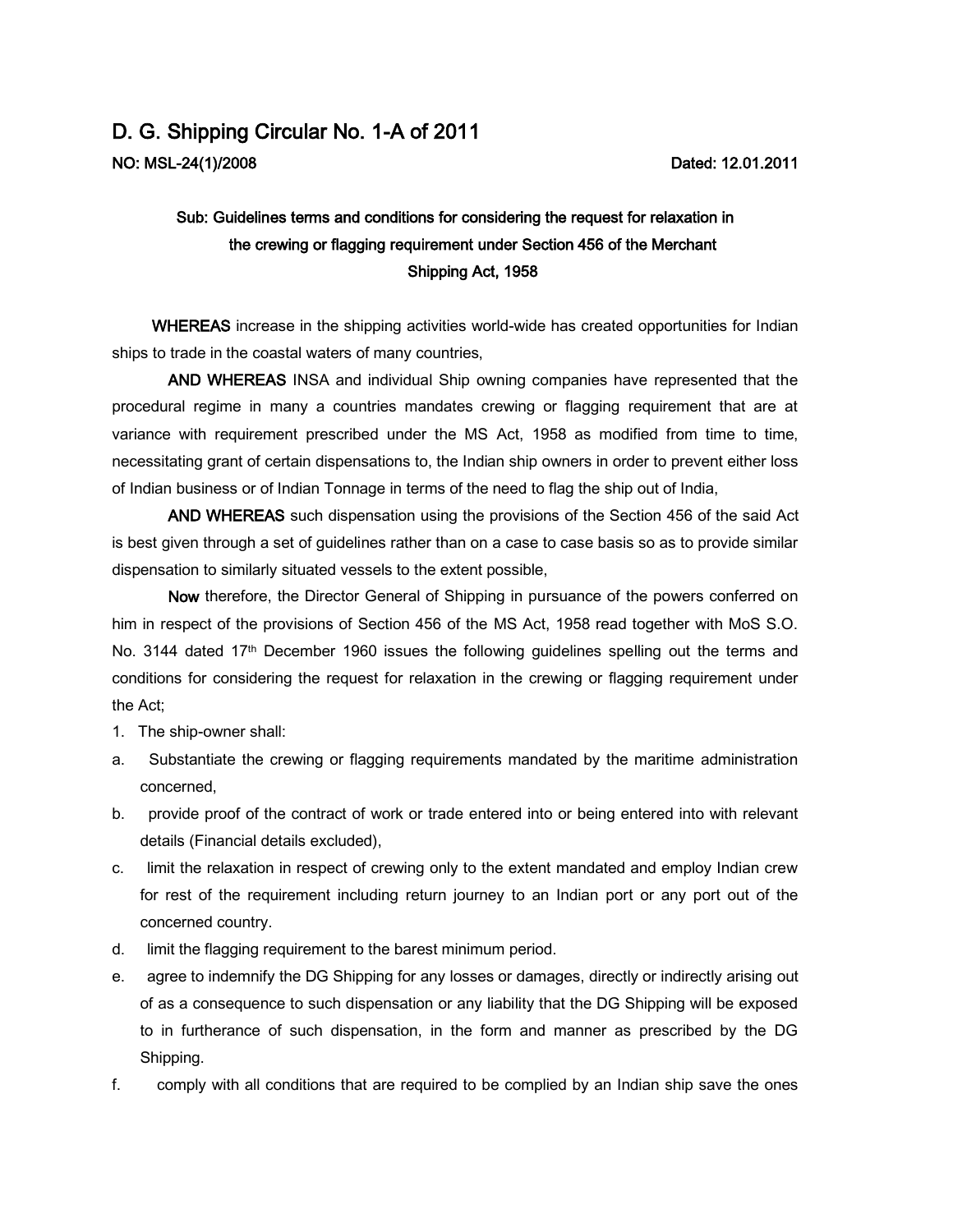relaxed under any dispensation as per prescribed procedure.

2. The ship owner shall in addition to the above fulfill the training requirement on the scale as indicated below. This requirement is indexed to the tonnage tax training scale and the extent of crewing and flagging relaxation and will be carried out irrespective of whether the ship owner enjoys Tonnage Tax benefit or not. Provided however, the owner will have the option to get equivalent trainee man-months completed through another Indian ship owning company through a mutual agreement.

## Training requirement:

- I. Crewing: For employing up to one third of foreign crew the training requirement will be the same as under the regular tonnage tax scheme, with equal number of man-days to be added for employing more than one third but less than two third of foreign crew. If foreign crew deployed exceeds two third, equal number of man-days need to be added further.
- II. For flagging out: Upto 4 months of flagging out the training requirement will be equal to that under the tonnage scheme. An equal number of trainees have to be trained for every addition of upto 4 months.

**Explanation:** If  $T$  is the number of man-days required under the tonnage tax scheme the additional tonnage tax requirement will be calculated as indicated below:-

|                                    |              | Flagging     | Flagging     | Flagging     |
|------------------------------------|--------------|--------------|--------------|--------------|
| Crewing                            | No Flagging  | Dispensation | Dispensation | Dispensation |
| Dispensation                       | Dispensation | upto 4       | for $4-8$    | for $8-12$   |
|                                    |              | months       | months       | months       |
| Upto $\frac{1}{3}$ rd              | T man-days   | 2T           | 3T           | 4T           |
| $\frac{1}{3}$ rd<br><b>Between</b> | 2T           | 3T           | 4T           | 5T           |
| $8^{2/3}$ rd                       |              |              |              |              |
| Above $\frac{2}{3}$ rd             | 3T           | 4T           | 5Τ           | 67           |

- 3. For the purpose of adherence to the norms of STCW I/10, in this regard the Directorate will satisfy itself that the:-
- a. Crew is certified by the concerned maritime administration in accordance with STCW, as amended, for operating in their territorial waters,
- b. Designated Person Ashore (DPA) of the company certifies that he is satisfied with the engagement of the crew and their functioning on board is in adherence to the ISM Code.
- c. P&I club accepts engagement of the foreign crew on the said ship, and,
- d. Ship owner indemnifies the Directorate and the Central Government of any liability whatsoever arising out of the grant of above dispensation
- e. Ship owner will take steps necessary to provide necessary documents for (a to d) above.